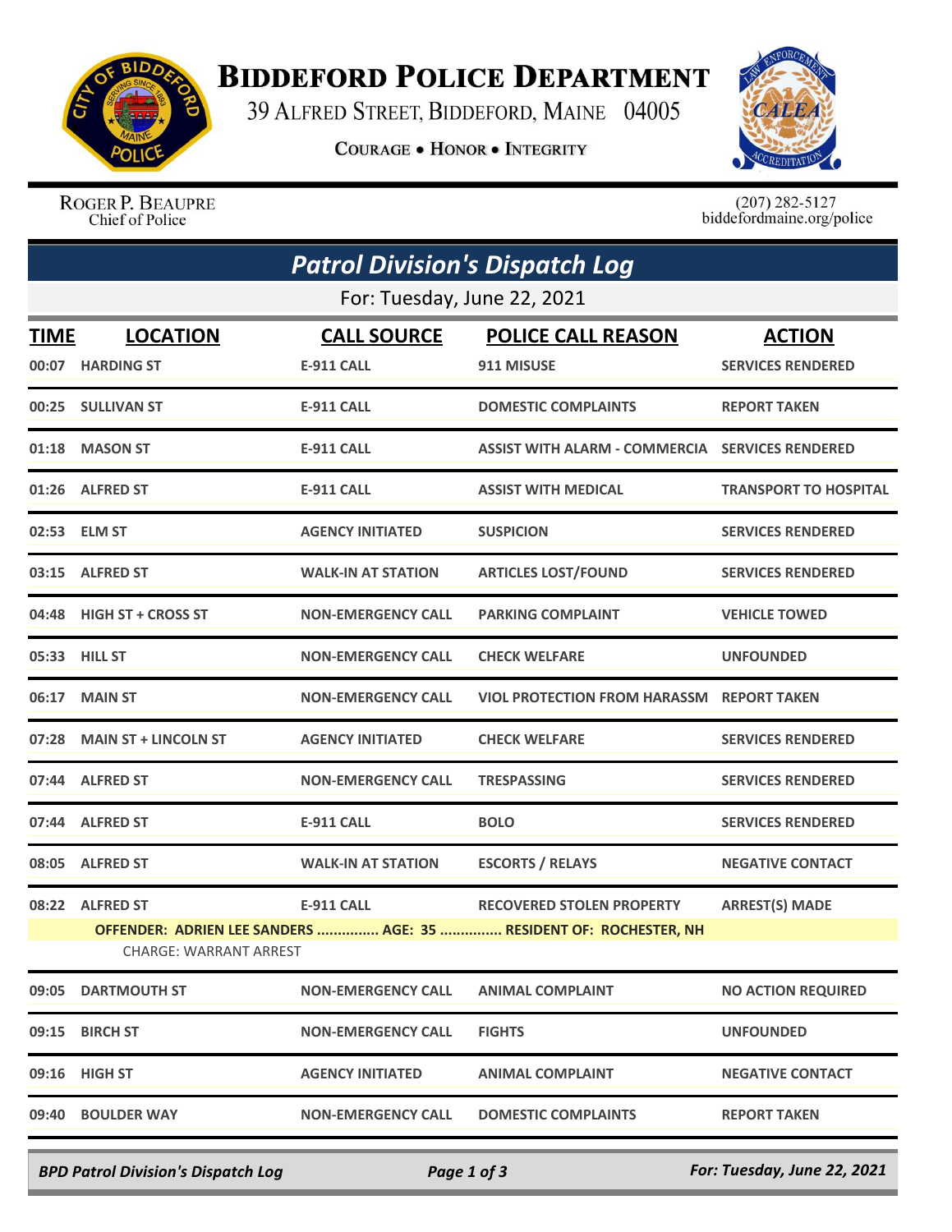| <b>TIME</b> | <b>LOCATION</b><br>09:44 SUMMER ST | <b>CALL SOURCE</b><br><b>NON-EMERGENCY CALL</b> | <b>POLICE CALL REASON</b><br><b>PRO-ACTIVE DV RESPONSE TEAM</b> | <b>ACTION</b><br><b>NO VIOLATION</b> |
|-------------|------------------------------------|-------------------------------------------------|-----------------------------------------------------------------|--------------------------------------|
| 09:48       | <b>DUFFYS WAY</b>                  | <b>E-911 CALL</b>                               | <b>ASSIST WITH MEDICAL</b>                                      | <b>TRANSPORT TO HOSPITAL</b>         |
|             | 09:59 ELM ST                       | <b>AGENCY INITIATED</b>                         | <b>ANIMAL COMPLAINT</b>                                         | <b>SERVICES RENDERED</b>             |
| 09:59       | <b>GODBOUT WAY</b>                 | <b>AGENCY INITIATED</b>                         | <b>OUT FOR FOLLOW UP</b>                                        | <b>SERVICES RENDERED</b>             |
| 10:17       | <b>MARINER WAY</b>                 | <b>E-911 CALL</b>                               | 911 MISUSE                                                      | <b>SERVICES RENDERED</b>             |
|             | 10:52 ALFRED ST                    | <b>WALK-IN AT STATION</b>                       | <b>OUT FOR FOLLOW UP</b>                                        | <b>SERVICES RENDERED</b>             |
|             | 10:56 ADAMS ST                     | <b>NON-EMERGENCY CALL</b>                       | <b>PARKING COMPLAINT</b>                                        | <b>VEHICLE TOWED</b>                 |
|             | 10:58 ALFRED ST + MAY ST           | <b>E-911 CALL</b>                               | <b>VEHICLE CRASH - POLICE ONLY</b>                              | <b>STATE FORM TAKEN</b>              |
|             | 11:09 OAK ST                       | <b>AGENCY INITIATED</b>                         | <b>ANIMAL COMPLAINT</b>                                         | <b>NEGATIVE CONTACT</b>              |
|             | 11:16 POOL ST + LEDGEMERE DR       | <b>AGENCY INITIATED</b>                         | <b>ANIMAL COMPLAINT</b>                                         | <b>SERVICES RENDERED</b>             |
| 11:29       | <b>ELM ST</b>                      | <b>OTHER</b>                                    | <b>PAPERWORK</b>                                                | <b>SERVICES RENDERED</b>             |
| 11:44       | <b>TIMBER POINT RD</b>             | <b>NON-EMERGENCY CALL</b>                       | <b>SUSPICION</b>                                                | <b>SERVICES RENDERED</b>             |
| 11:53       | <b>RATHIER ST</b>                  | <b>NON-EMERGENCY CALL</b>                       | <b>ANIMAL COMPLAINT</b>                                         | <b>WARNING ISSUED</b>                |
|             | 12:04 SOUTH ST                     | <b>NON-EMERGENCY CALL</b>                       | <b>VEHICLE CRASH - POLICE ONLY</b>                              | <b>SERVICES RENDERED</b>             |
|             | 12:27 POOL ST                      | <b>NON-EMERGENCY CALL</b>                       | <b>ANIMAL COMPLAINT</b>                                         | <b>WARNING ISSUED</b>                |
|             | 13:14 ALFRED ST                    | <b>NON-EMERGENCY CALL</b>                       | <b>OUT FOR FOLLOW UP</b>                                        | <b>SERVICES RENDERED</b>             |
|             | 13:14 WEST CUTTS ST                | <b>NON-EMERGENCY CALL</b>                       | <b>SUSPICION</b>                                                | <b>REPORT TAKEN</b>                  |
|             | 13:34 MAIN ST                      | <b>AGENCY INITIATED</b>                         | <b>OUT FOR FOLLOW UP</b>                                        | <b>SERVICES RENDERED</b>             |
|             | 13:40 MAIN ST                      | <b>NON-EMERGENCY CALL</b>                       | <b>JUVENILE OFFENSES</b>                                        | <b>GONE ON ARRIVAL</b>               |
|             | 13:52 HILLS BEACH RD               | <b>AGENCY INITIATED</b>                         | <b>ANIMAL COMPLAINT</b>                                         | <b>SERVICES RENDERED</b>             |
|             | <b>14:18 FORTUNES ROCKS RD</b>     | <b>AGENCY INITIATED</b>                         | <b>COMMUNITY ENGAGEMENT</b>                                     | <b>NO VIOLATION</b>                  |
|             | 14:31 BEACH HOUSE LN               | <b>AGENCY INITIATED</b>                         | <b>COMMUNITY ENGAGEMENT</b>                                     | <b>NO VIOLATION</b>                  |
|             | 15:59 ALFRED ST                    | <b>NON-EMERGENCY CALL</b>                       | <b>DISABLED VEHICLE</b>                                         | <b>SERVICES RENDERED</b>             |
|             | 16:25 CUTTS ST                     | <b>NON-EMERGENCY CALL</b>                       | <b>ATTEMPTED/THREATENED SUICIDE</b>                             | <b>REPORT TAKEN</b>                  |
|             | 16:58 PINE ST + MAPLE ST           | <b>E-911 CALL</b>                               | <b>VEHICLE CRASH - POLICE ONLY</b>                              | <b>STATE FORM TAKEN</b>              |
|             | <b>17:41 GREEN ST</b>              | <b>RADIO</b>                                    | <b>BOLO</b>                                                     | <b>SERVICES RENDERED</b>             |
|             |                                    |                                                 |                                                                 |                                      |

*BPD Patrol Division's Dispatch Log Page 2 of 3 For: Tuesday, June 22, 2021*